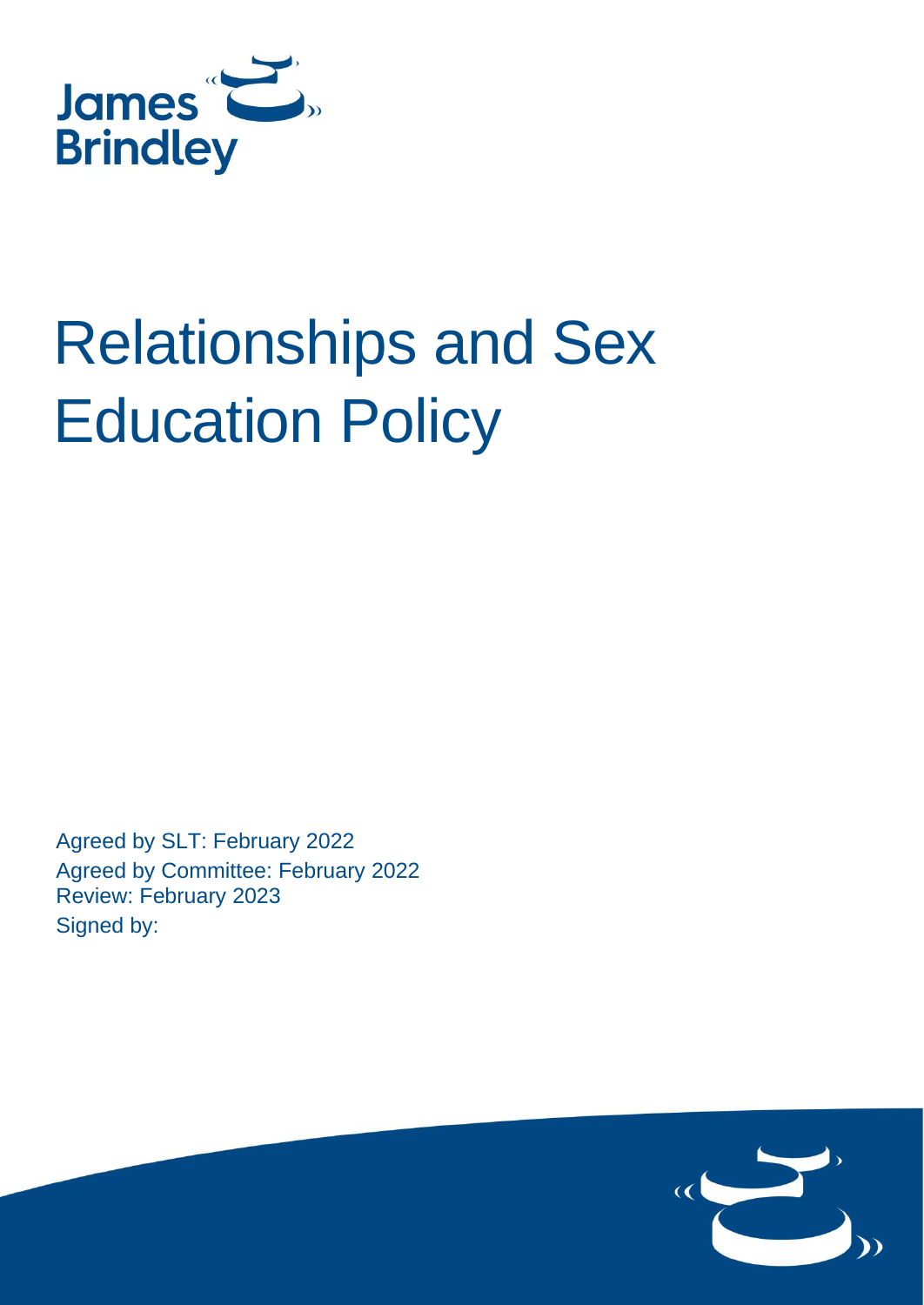

# Contents

| 1.0  |  |
|------|--|
| 2.0  |  |
| 3.0  |  |
| 3.1  |  |
| 4.0  |  |
| 5.0  |  |
| 6.0  |  |
| 7.0  |  |
| 8.0  |  |
| 9.0  |  |
| 9.1  |  |
| 9.2  |  |
| 9.3  |  |
| 9.4  |  |
| 9.5  |  |
| 9.6  |  |
| 9.7  |  |
| 9.8  |  |
| 9.9  |  |
| 9.10 |  |
|      |  |
|      |  |
|      |  |
|      |  |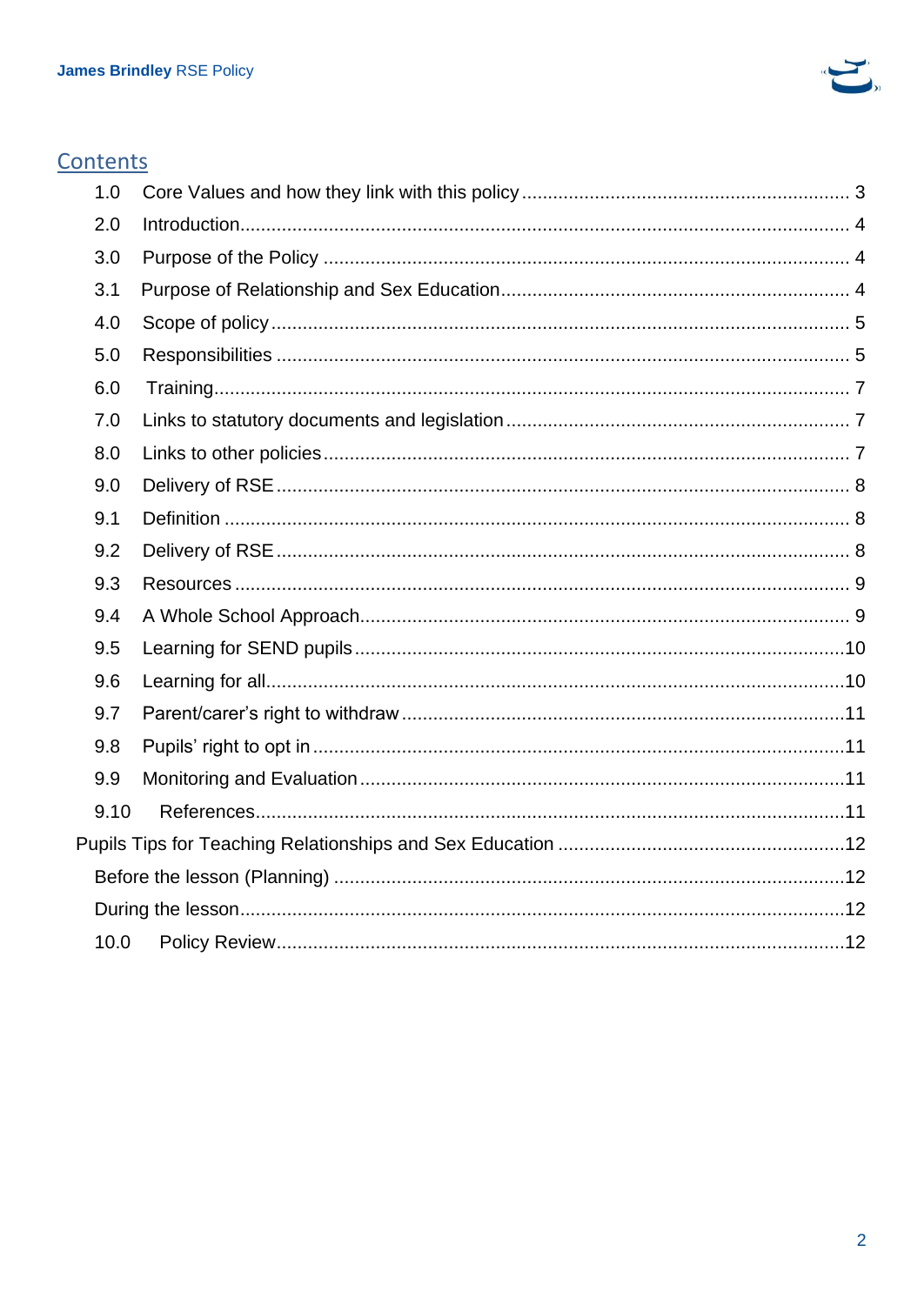

# <span id="page-2-0"></span>**1.0 Core Values and how they link with this policy**



- 1.1 The Relationships and Sex Education Policy has been written to help foster an environment that embraces and celebrates difference and ensures that all pupils are safe and embody practice that supports our Vision, Mission and Core Values.  Employees at James Brindley Academy are expected to **THINK DIFFERENTLY** to inspire young people to overcome all barriers and achieve their dreams.
- 1.2 James Brindley Academy is committed to the principles of **[ethical leadership](file:///C:/Users/biggsk/James%20Brindley%20School/Whole%20School%20Staff%20-%20General/Wholeschool/Ethical%20Leadership/Resource%20pack.pdf%22%20/t%20%22_blank)** in implementing this policy, and this includes all employees respecting the rights of our young people as set out in the **UNICEF Charter.**

| <b>JBA Core Values</b>          | How this policy addresses these values                                   |  |  |  |
|---------------------------------|--------------------------------------------------------------------------|--|--|--|
| <b>THRIVE – We create a</b>     | This policy helps pupils to learn about positive relationships, which    |  |  |  |
| positive environment where      | contribute to a positive environment.                                    |  |  |  |
| we thrive and succeed           |                                                                          |  |  |  |
| <b>HIGH ASPIRATIONS – We</b>    | This policy helps pupils to develop feelings of self-respect, confidence |  |  |  |
| have high aspirations for       | and empathy. This enables them to have high aspirations and              |  |  |  |
| ourselves and others            | support others to do the same.                                           |  |  |  |
| <b>INCLUSION</b> – We are       | This policy helps pupils to use the correct vocabulary to describe       |  |  |  |
| inclusive in all we do and      | themselves and others. This promotes inclusion.                          |  |  |  |
| celebrate our differences       |                                                                          |  |  |  |
| <b>NURTURE</b> – We educate our | This policy helps staff and pupils to recognise unhealthy relationships  |  |  |  |
| young people and staff to       | and gives them the tools to grow and change, so that their wellbeing     |  |  |  |
| nurture their emotional health  | is increased.                                                            |  |  |  |
| and wellbeing                   |                                                                          |  |  |  |
| <b>KEEP SAFE – We ensure</b>    | This policy helps to provide pupils with the information to keep         |  |  |  |
| that keeping safe and the       | themselves sexually safe and build safe, strong relationships with       |  |  |  |
| safety of others is paramount   | others.                                                                  |  |  |  |

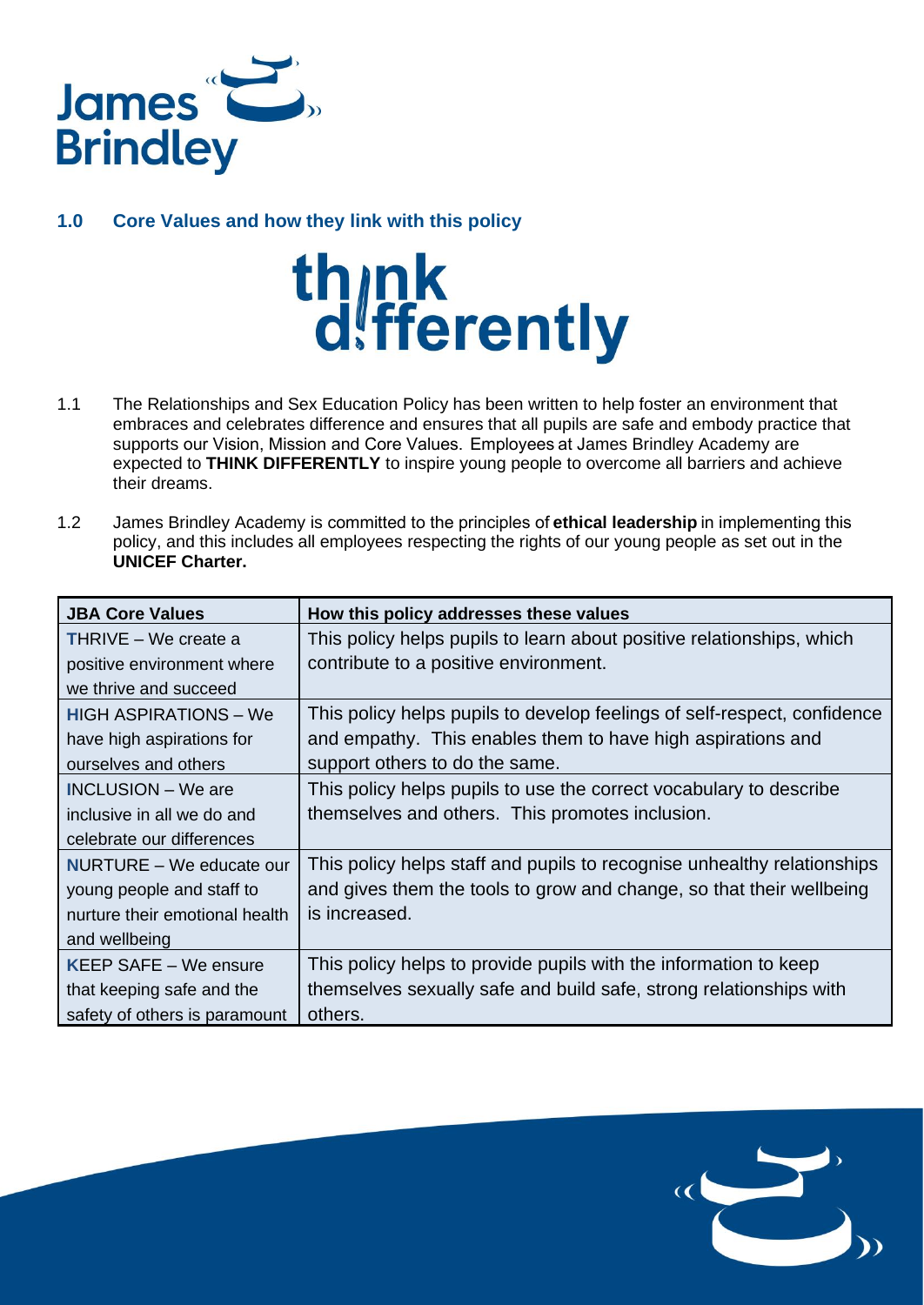

#### <span id="page-3-0"></span>**2.0 Introduction**

Our children and young people are growing up in an increasingly complex world and living their lives on and offline. This presents many positive and exciting opportunities, but also challenges and risks. Our young people need to know how to be safe and healthy. Therefore, the Government have made Relationships Education compulsory in all primary schools in England and Relationships and Sex Education compulsory in all secondary schools. We are clear that parents and carers are the prime educators for children on many of these matters. James Brindley Academy wish to complement and reinforce this, building on what pupils learn at home.

In primary Key Stages of education, we place a strong focus on the key building blocks of healthy and respectful relationships, focusing on family and friendships, in all contexts, including online. This will sit alongside the essential understanding of how to be healthy.

At secondary, teaching will build on the knowledge acquired at primary and develop further pupils' understanding of health, with an increased focus on risk areas such as drugs and alcohol, as well as introducing knowledge about intimate relationships and sex. We hope to equip all pupils with the knowledge and capability to take care of themselves and receive support if problems arise.

#### <span id="page-3-1"></span>**3.0 Purpose of the Policy**

- Provide a framework which is inclusive and embraces the sensitive nature of discussions in which young people can feel safe discussing RSE topics
- Define relationships education (for primary education) *dfe*
- Define relationships and sex education (for secondary education) *dfe*
- Set out subject content, how it is taught and who is responsible for teaching it. *dfe*
- Set out how subject content may be adapted for SEND pupils.
- State how it is monitored and evaluated. *dfe*
- Provide clarity to parents/carers of their rights. *dfe*

#### <span id="page-3-2"></span>**3.1 Purpose of Relationship and Sex Education**

- Help pupils embrace the challenges of creating a happy and successful life.
- Help pupils make informed decisions about their wellbeing, health and relationships.
- Prepare young people for puberty and give them an understanding of sexual development and the importance of health and hygiene.
- Help young people develop feelings of self-respect, confidence and empathy.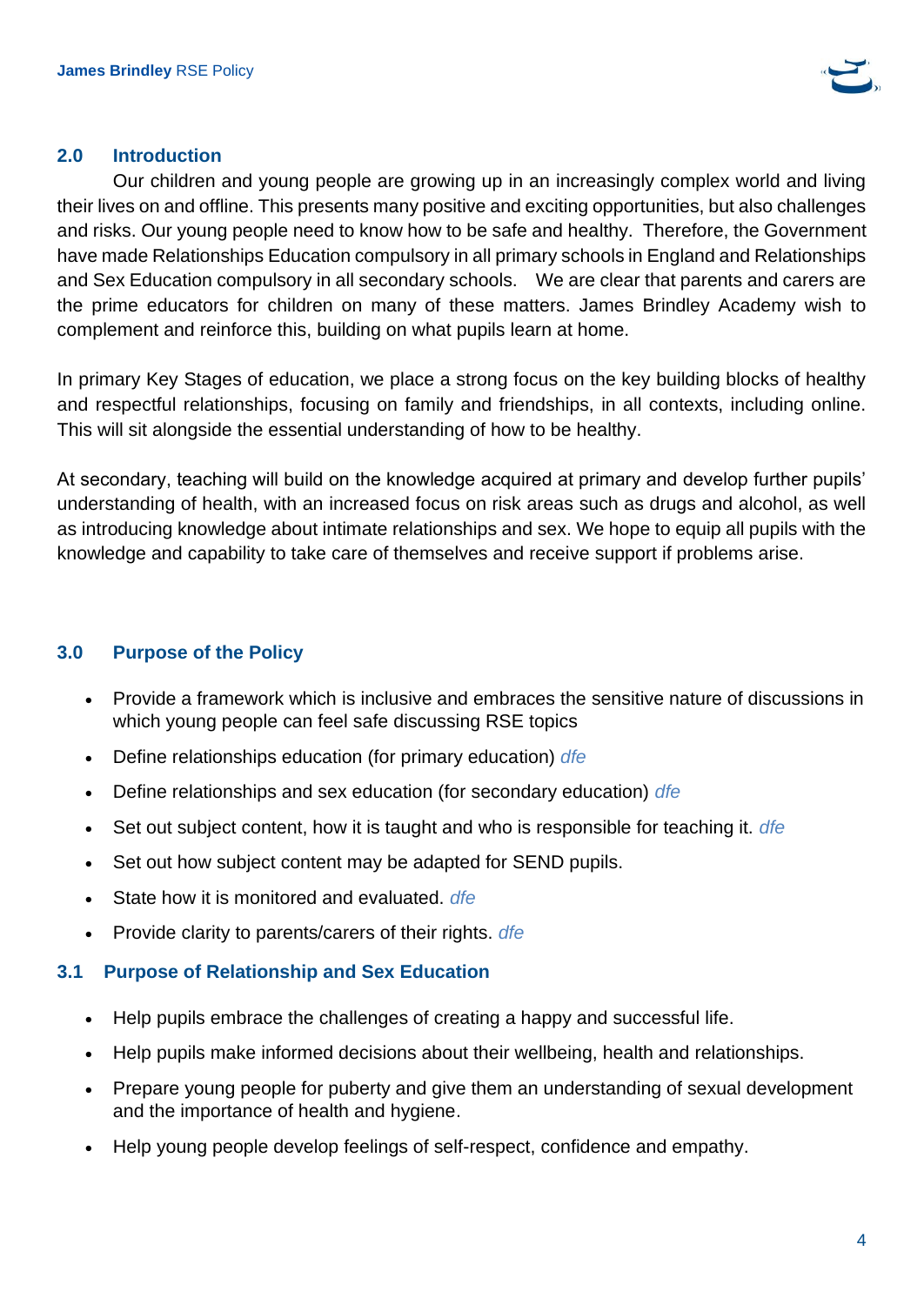

- Create a positive culture around issues of sexuality and relationships.
- Teach young people the correct vocabulary to describe themselves and their bodies.
- Teach young people the vocabulary to understand gender identity, gender expression, biological sex and sexual orientation.
- The teaching of RSE will be pupil centred and consider the stage they are at.
- RSE provides SEND pupils with the 'tools to keep yourself safe including consent, boundaries & owning your own feelings' (Sex Education Forum)

#### <span id="page-4-0"></span>**4.0 Scope of policy**

This policy applies to all teaching and classroom staff, pupils and parents/carers.

#### <span id="page-4-1"></span>**5.0 Responsibilities**

#### **5.1 Trustees will**

- Monitor the leadership of the Personal Development curriculum
- Work with the Senior Leadership Team and Personal Development Head of Curriculum to monitor the teaching, progress and quality of provision.
- Ensure Personal Development is well resourced and staff adequately.

**5.2 Assistant Principal for Teaching and Learning will**

- Support the Personal Development Head of Curriculum to ensure that Relationships and Sex Education is taught well.
- Ensure a consistent approach to Relationship and Sex Education is evident across the academy.
- Supporting the Head of Curriculum for Personal Development to identify and provide for staff's training in RSE.
- Work with Personal Development Head of Curriculum to promote healthy relationships.
- Work with the Personal Development Head of Curriculum to monitor and evaluate the Personal Development education provision, experience pupils receive, and progress made.

#### **5.3 Personal Development Head of Curriculum will**

• Further develop, evaluate, and adapt a Personal Development Curriculum.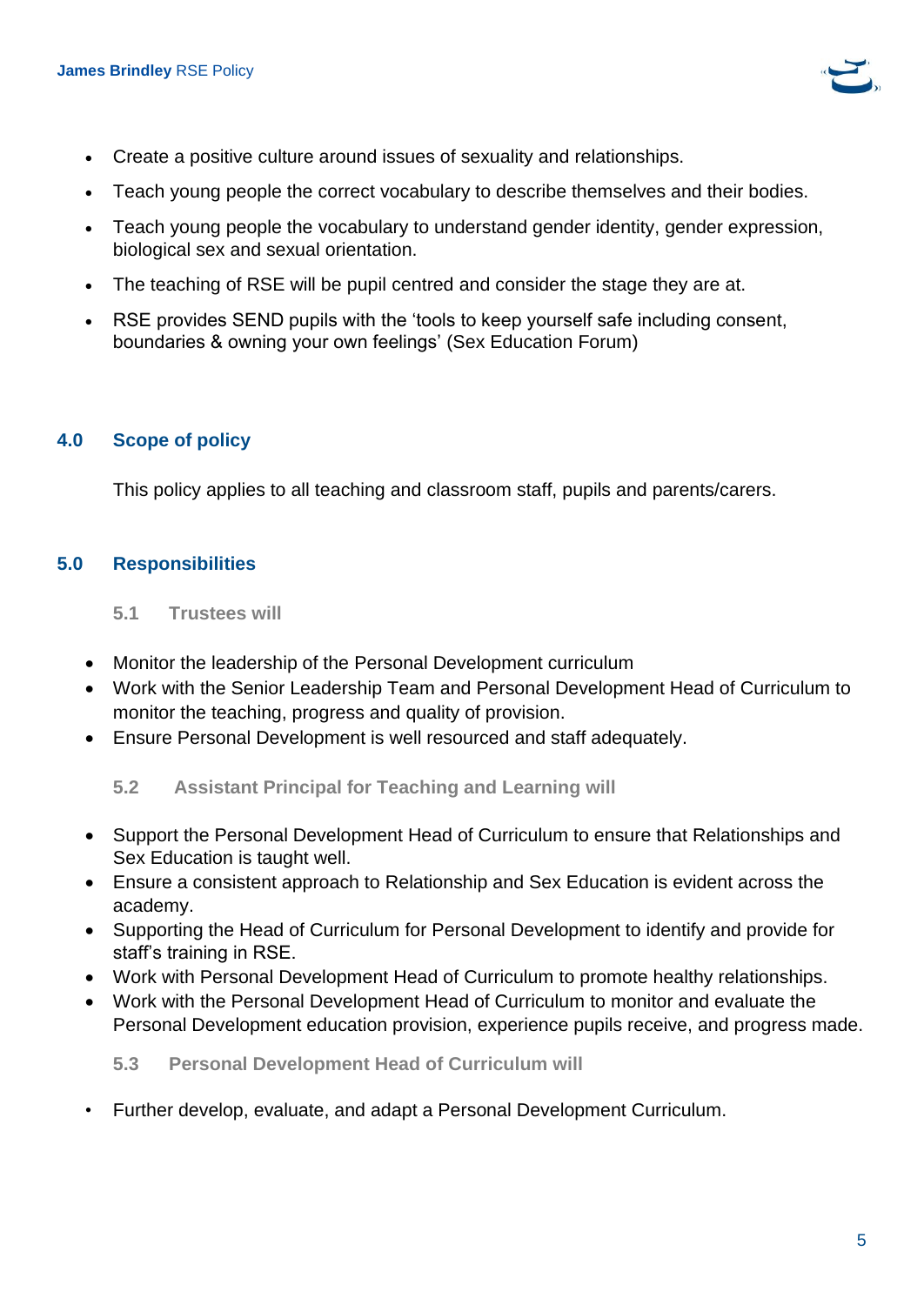

- Involve pupils, parents / carers and staff in the further development of Personal Development offer.
- Provide access to a range of activities that inspire pupils, including meaningful encounters with external experts such as motivational speakers, that bring a enhanced element of Relationship and Sex Education.
- Support the training programme for Personal Development teachers to ensure they are able to deliver RSE effectively.
- Work with Centre Leaders and Pastoral teams to ensure wider relationships and sex education is taught.
- Ensure compliance with the legal requirements to provide RSE education ensuring publication of the Relationship and Sex Education Policy on the academy website.
- Quality assurance Personal Development lessons delivered.

#### **5.4 Teachers, Teaching Assistants and classroom staff will**

- Promote and model positive relationships and feelings linked to relationships.
- Teach relationships and sex education inside and out of Personal Development Lessons in line with the school Relationship and Sex Education Policy.
- Teach relationship and sex education in a sensitive way, ensuring it is inclusive and age appropriate.
- Enhance independent research into where to get help and support with knowledge about relationships and sex.
- Encourage pupils to use their self-knowledge and knowledge thinking about and making choices.
- Help pupils to develop the skills they need to make informed decision, plan future actions, make decisions, present themselves well in all kinds of relationships.
- Maintain appropriate boundaries.
- Answering pupils' questions in an age-appropriate manner
- Passing on any safeguarding concerns to the Designated Safeguarding Lead
- Responding to the needs of individual pupils, including special educational needs and disability (SEND) pupils
- Responding appropriately to pupils whose parents wish them to be withdrawn from sex education.

Staff do not have the right to opt out of teaching Relationship and Sex Education. Staff who have concerns about teaching RSE are encouraged to discuss this with the Principal.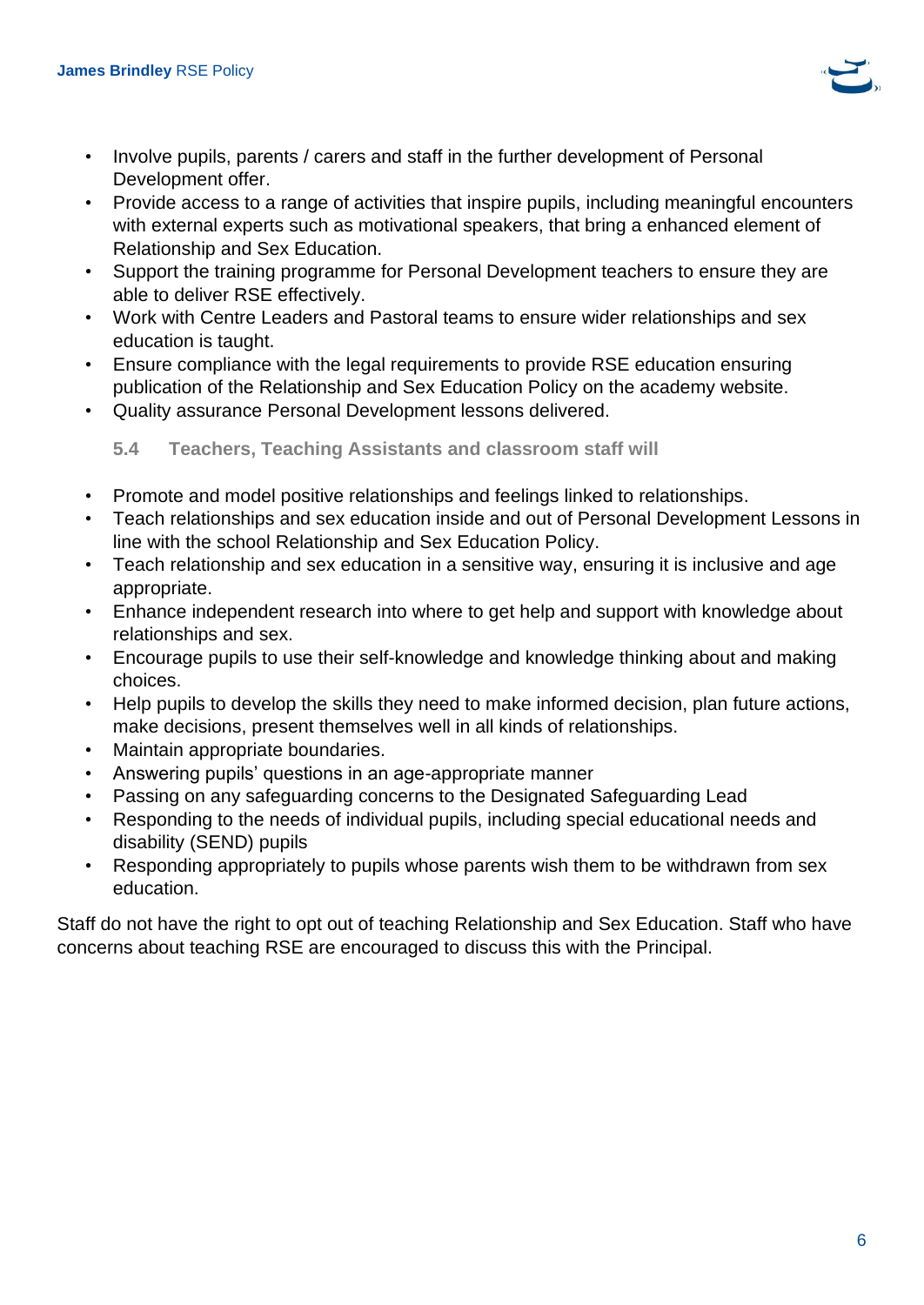#### <span id="page-6-0"></span>**6.0 Training**

• Relationship and Sex education training is delivered through departmental meetings, staff inset, sharing of good practice and distribution of literature and resources. This is support by the use of Brooks CPD for RSE.

**The importance of RSE 'Pupils with SEND are at greater risk of abuse and exploitation'** PSHE Association

• All staff must be trained to teach about drugs, alcohol and tobacco. This PowerPoint is provided. <https://www.gov.uk/government/publications/teacher-training-drugs-alcohol-and-tobacco>

#### <span id="page-6-1"></span>**7.0 Links to statutory documents and legislation**

• As a Special Academy which includes primary and secondary aged pupils, we must provide relationships education to all young people as per section 34 of the [Children and](http://www.legislation.gov.uk/ukpga/2017/16/section/34/enacted) Social work [act 2017.](http://www.legislation.gov.uk/ukpga/2017/16/section/34/enacted)

**RSE provides SEND pupils with the 'tools to keep yourself safe including consent, boundaries & owning your own feelings'** Sex Education Forum

• We do not have to follow the National Curriculum but we are expected to offer all young people a curriculum that is similar to the National Curriculum including requirements to teach Science which would include the elements of Sex Education contained in the Science curriculum.

• In teaching RSE, we are required by our funding agreements to have regard to [guidance](https://www.gov.uk/government/consultations/relationships-and-sex-education-and-health-education) issued by the Secretary of Sate as outlined in section 403 of the [Education Act \(1996\).](http://www.legislation.gov.uk/ukpga/1996/56/contents)

• Equality Act (2010), we will not unlawfully discriminate against pupils because of their age, sex, race, disability, religion or belief, gender reassignment, pregnancy or maternity, marriage or civil partnership, or sexual orientation (collectively known as the protected characteristics). And will make reasonable adjustments to alleviate disadvantage and be mindful of the SEND Code of Practice when teaching Personal Development.

# <span id="page-6-2"></span>**8.0 Links to other policies**

- Positive behaviour policy
- Equalities policy
- Curriculum
- PD Policy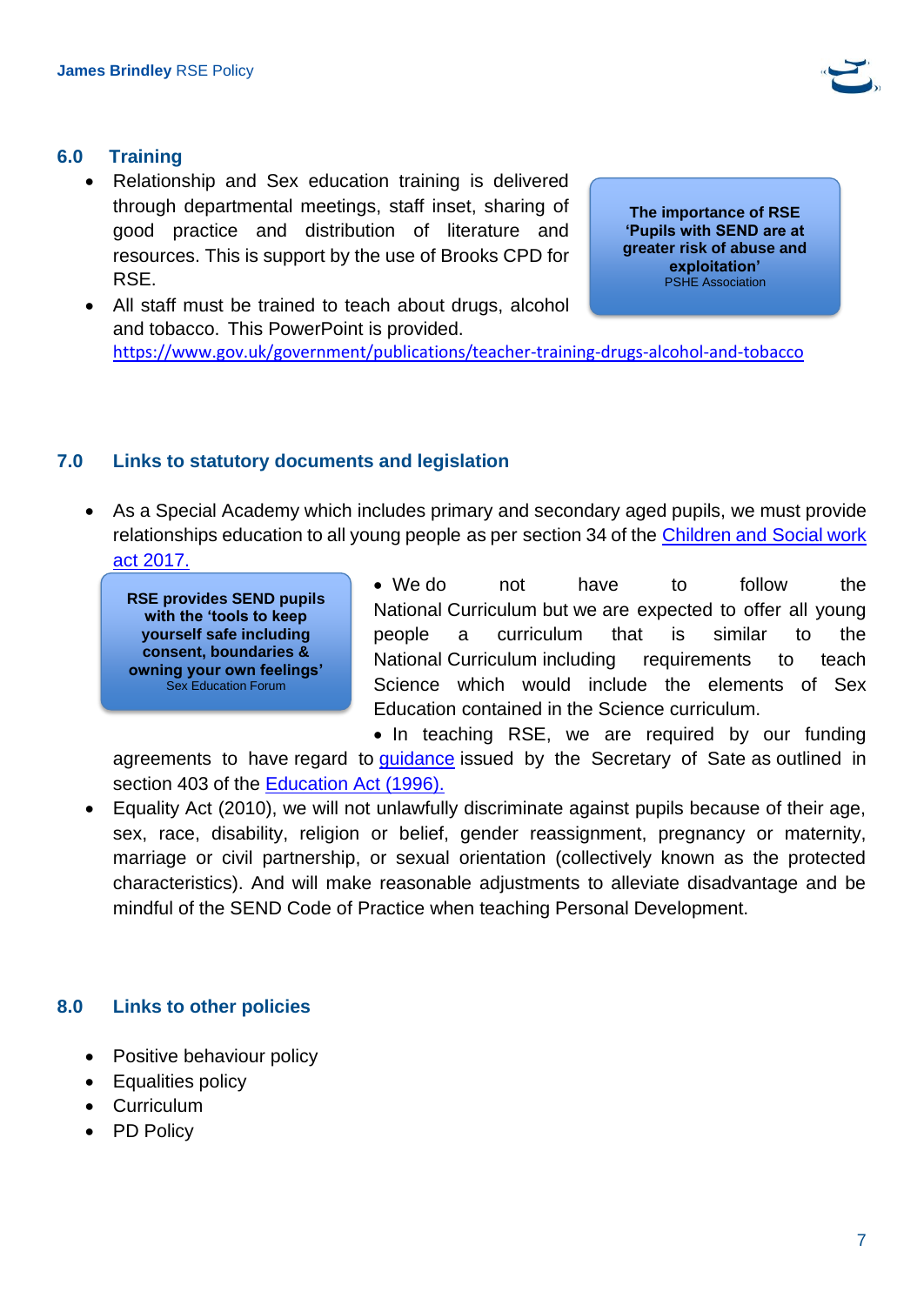

# <span id="page-7-1"></span><span id="page-7-0"></span>**9.0 Delivery of RSE**

#### **9.1 Definition**

- RSE is about the emotional, social and cultural development of pupils, and involves learning about relationships, sexual health, sexuality, healthy lifestyles, diversity and personal identity.
- RSE involves a combination of sharing information and exploring issues and values.
- <span id="page-7-2"></span>• RSE does not promote sexual activity either directly or indirectly.

**9.2 Delivery of RSE** 

- RSE is taught within the Personal Development curriculum and is a cyclical process, building pupils understanding of relationships from Early Years through to Key Stage 5.
- RSE is a whole school approach, see below.
- Biological aspects of RSE are taught within the Science Curriculum.
- Religious perspectives are included in Religion Education
- Online aspects in Personal Development lessons.
- Personal Development lessons, which include RSE, take place once a week, as outlined in the scheme of work.
- In addition, there are termly Personal Development days, using specialist external speakers, who deliver content in line with the termly themes, to include RSE topics.
- By the end of primary school, pupils will have been taught content on:

| Relationships |                                     | <b>Health</b> |                                        |
|---------------|-------------------------------------|---------------|----------------------------------------|
|               | families and people who care for me | ٠             | mental wellbeing                       |
|               | caring friendships                  |               | internet safety and harms              |
|               | respectful relationships            |               | physical health and fitness            |
|               | online relationships                |               | healthy eating                         |
|               | being safe                          |               | facts and risks associated with drugs, |
|               |                                     |               | alcohol and tobacco                    |
|               |                                     | $\bullet$     | health and prevention                  |
|               |                                     |               | basic first aid                        |
|               |                                     |               | changing adolescent body               |

By the end of Secondary education, pupils will have been taught content on:

| Relationships | Health <sup>1</sup>                           |  |
|---------------|-----------------------------------------------|--|
| families      | mental wellbeing<br>internet safety and harms |  |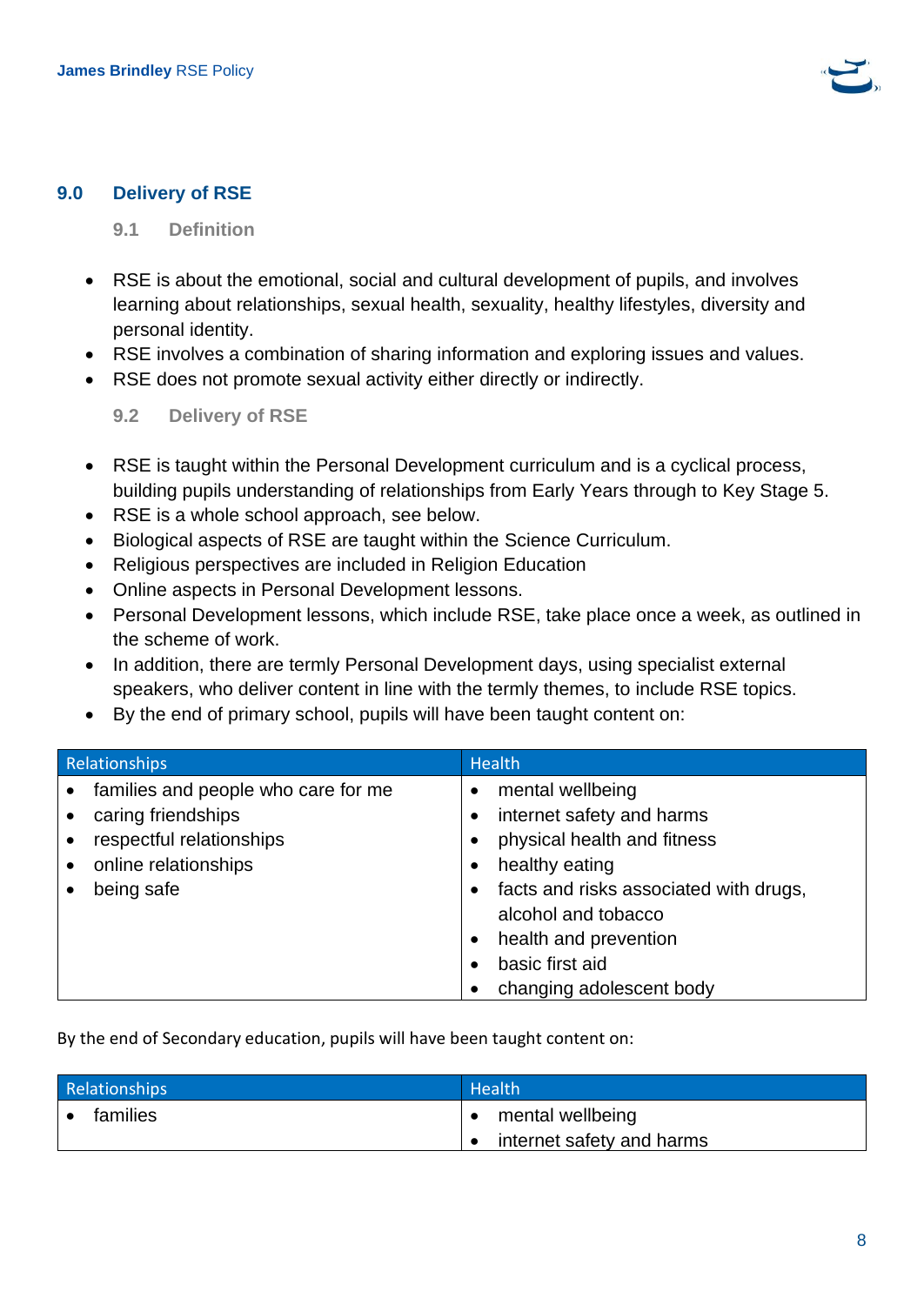

| $\bullet$ | respectful relationships, including          | physical health and fitness |
|-----------|----------------------------------------------|-----------------------------|
|           | friendships                                  | healthy eating              |
| $\bullet$ | online media                                 | drugs, alcohol and tobacco  |
| $\bullet$ | being safe                                   | health and prevention       |
| $\bullet$ | intimate and sexual relationships, including | basic first aid             |
|           | sexual health                                | changing adolescent body    |

#### <span id="page-8-0"></span>**9.3 Resources**

- Appropriate resources are selected after careful consideration. Guidance is always sort from professional bodies and charities that support personal development of young people. For example, quality assured resources by the PSHE Association.
- Here are some example resources that we would consider using:

| Primary                                      | Secondary                                        |
|----------------------------------------------|--------------------------------------------------|
| Childline - Friends                          | Childline - Family Relationships                 |
| NSPCC - Making sense of relationships        | University of Exeter - Working out relationships |
| ThinkUKnow - Jessie & Friends: Online safety | Story - The boy at the back of the class         |
| Story - Do you want to be my friend          | ThinkUKnow - Sexting and E-Safety                |
|                                              | <b>Brook - Contraception</b>                     |
|                                              | Alice Ruggles Trust – Putting an end to Stalking |

#### <span id="page-8-1"></span>**9.4 A Whole School Approach**

- James Brindley Academy are committed to Relationship and Sex education which is why there is a whole school approach
- We use informal opportunities for learning will also be used as well as formal. For example, talking with pupils about boundaries whilst queuing for lunch.
- Outward facing to develop robust partnerships with parents/carers
- Our Positive Behaviour Policy includes elements of building positive relationships
- Vocabulary and terms are universally used by staff not just in RSE lessons but when support pupils with self-care and medical needs.
- All staff will be involved in training and play a valuable role in supporting pupils understanding of developing and maintaining positive relationships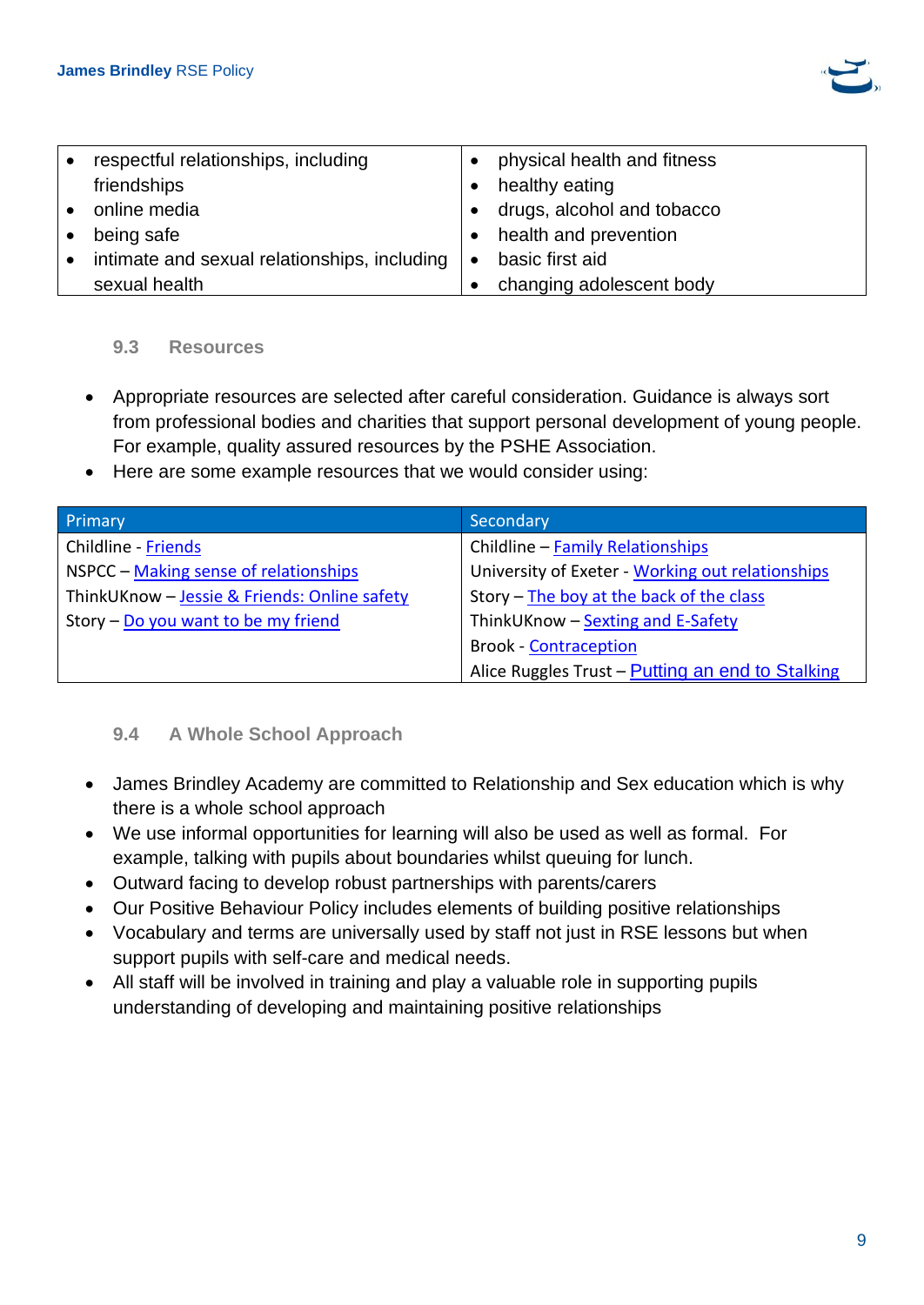

#### <span id="page-9-0"></span>**9.5 Learning for SEND pupils**

- Personal Development supports 'Preparing for adulthood' outcomes (SEND Code of practice)
- All pupils will cover topics set out in our schemes of work and teachers will approach this by supporting learners to access the knowledge and skills rather than protecting learners from some of the content.
- Learning will be planned and differentiated considering cognitive, age and stage of life, maturity, experience and pupils' social understanding. Differentiation may include, but not limited to:

**RSE education helps SEND pupils 'shape personal identity and respecting individual choices and preferences'** Sex Education Forum

- o Pupils needing additional time
- $\circ$  Work is presented in a different way such as having circle time, roleplay and real-life examples
- o 1-2-1 support on challenging topics
- o Topics being revisited
- o Differentiated seating plans
- o Longer transition in and out of the subject
- o Familiar group and teacher
- RSE education will be framed as part of the skills pupils need for life, and preparing them for adulthood, which helps normalise learning about RSE. Focusing on skills to form healthy friendships and relationships and being part of the community.
- Thrive screening tool is used to identify the gaps in emotional wellbeing and used to adapt delivery of personal development to groups of pupils.

#### <span id="page-9-1"></span>**9.6 Learning for all**

- All young people deserve an education that reflects themselves, their families and celebrates diversity. Our delivery of this education will support pupils and their families in their learning and understanding of RSE.
- Sexual orientation and gender identity is explored within our Personal Development Scheme of work at a timely point.
- Same-sex relationships are included within lessons when discussing healthy and stable relationships.
- We will take a positive approach and not tolerate issues such as everyday sexism, misogyny, homophobia and gender stereotypes.
- We will meet the needs of all pupils within our Personal Development lessons.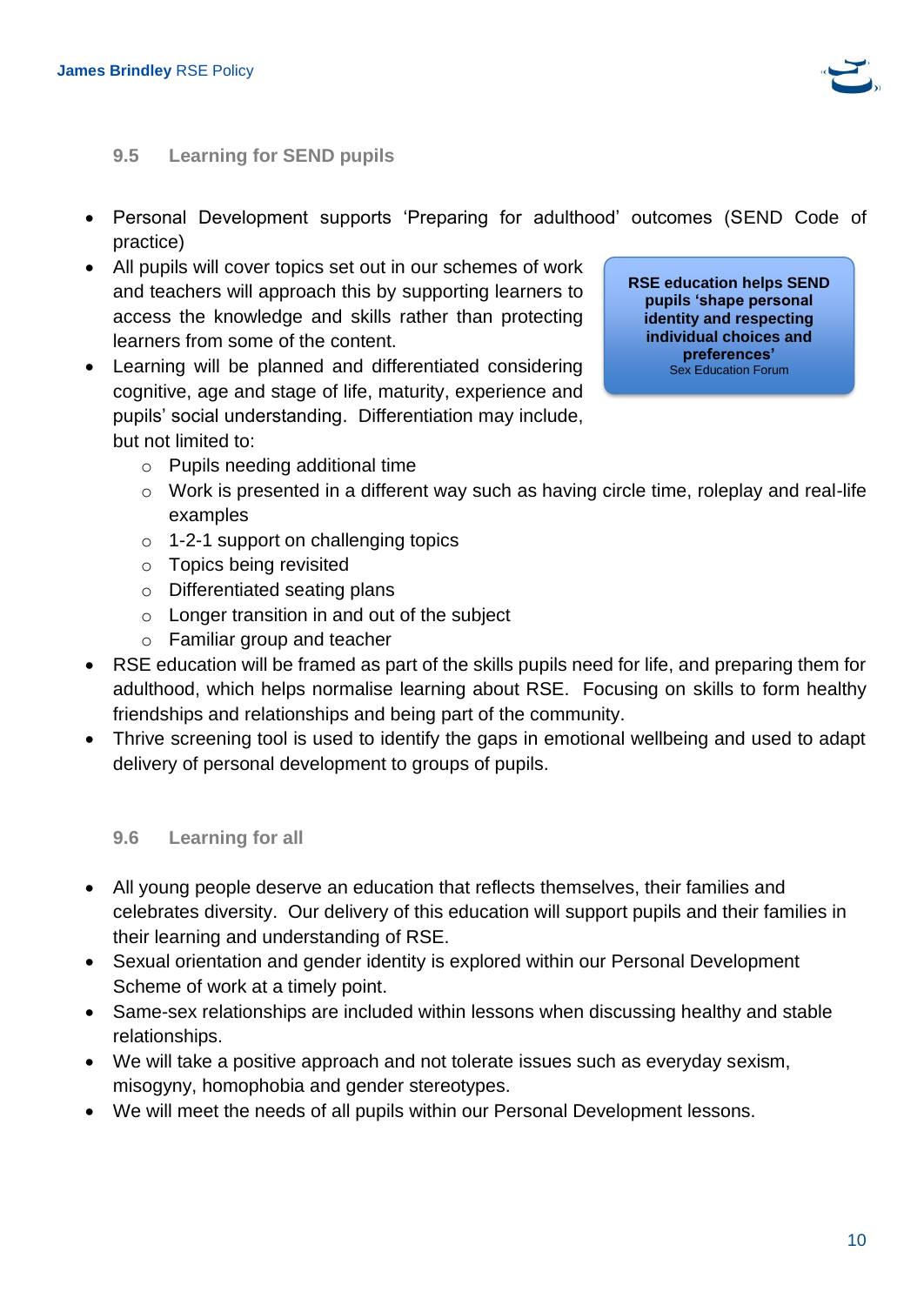

#### <span id="page-10-0"></span>**9.7 Parent/carer's right to withdraw**

- Parents/carer's have the right to withdraw their children from the non-Science components of Sex Education only. Relationship education is compulsory.
- Requests for withdrawal should be put in writing and addressed to the Principal. A copy of withdrawal requests will be placed in the pupil's educational record on Arbor. The Principal (or designated member of the Senior Leadership Team) will discuss the request with parents/carers and take appropriate action.
- Alternative work will be given to pupils who are withdrawn from Sex Education.
- Parents can withdraw pupils up until their sixteenth Birthday.

#### <span id="page-10-1"></span>**9.8 Pupils' right to opt in**

- Pupils are expected to engage fully in RSE and, when discussing issues related to RSE, treat others with respect and sensitivity.
- Pupils who have been withdrawn by their parents have a right to opt back into RSE up to three terms before their sixteenth Birthday.

#### <span id="page-10-2"></span>**9.9 Monitoring and Evaluation**

- The delivery of RSE is monitored by the Head of Curriculum for Personal Development through the delivery of a set curriculum and part of the Academy's Quality Assurance Cycle.
- Pupils' development in RSE is monitored by Personal Development teachers, through discussion and reported on through reporting process.
- The content is evaluated by pupil focus groups and teacher feedback.
- A question/s on the pupil voice survey will refer to healthy relationships.
- The policy will be reviewed annually by the Senior Leadership Team and Head of Curriculum for Personal Development.

#### <span id="page-10-3"></span>**9.10 References**

# **Relationship and sex education guidance**

[https://assets.publishing.service.gov.uk/government/uploads/system/uploads/attachment\\_data/file](https://assets.publishing.service.gov.uk/government/uploads/system/uploads/attachment_data/file/908013/Relationships_Education__Relationships_and_Sex_Education__RSE__and_Health_Education.pdf) /908013/Relationships\_Education Relationships\_and\_Sex\_Education RSE and Health\_Edu [cation.pdf](https://assets.publishing.service.gov.uk/government/uploads/system/uploads/attachment_data/file/908013/Relationships_Education__Relationships_and_Sex_Education__RSE__and_Health_Education.pdf)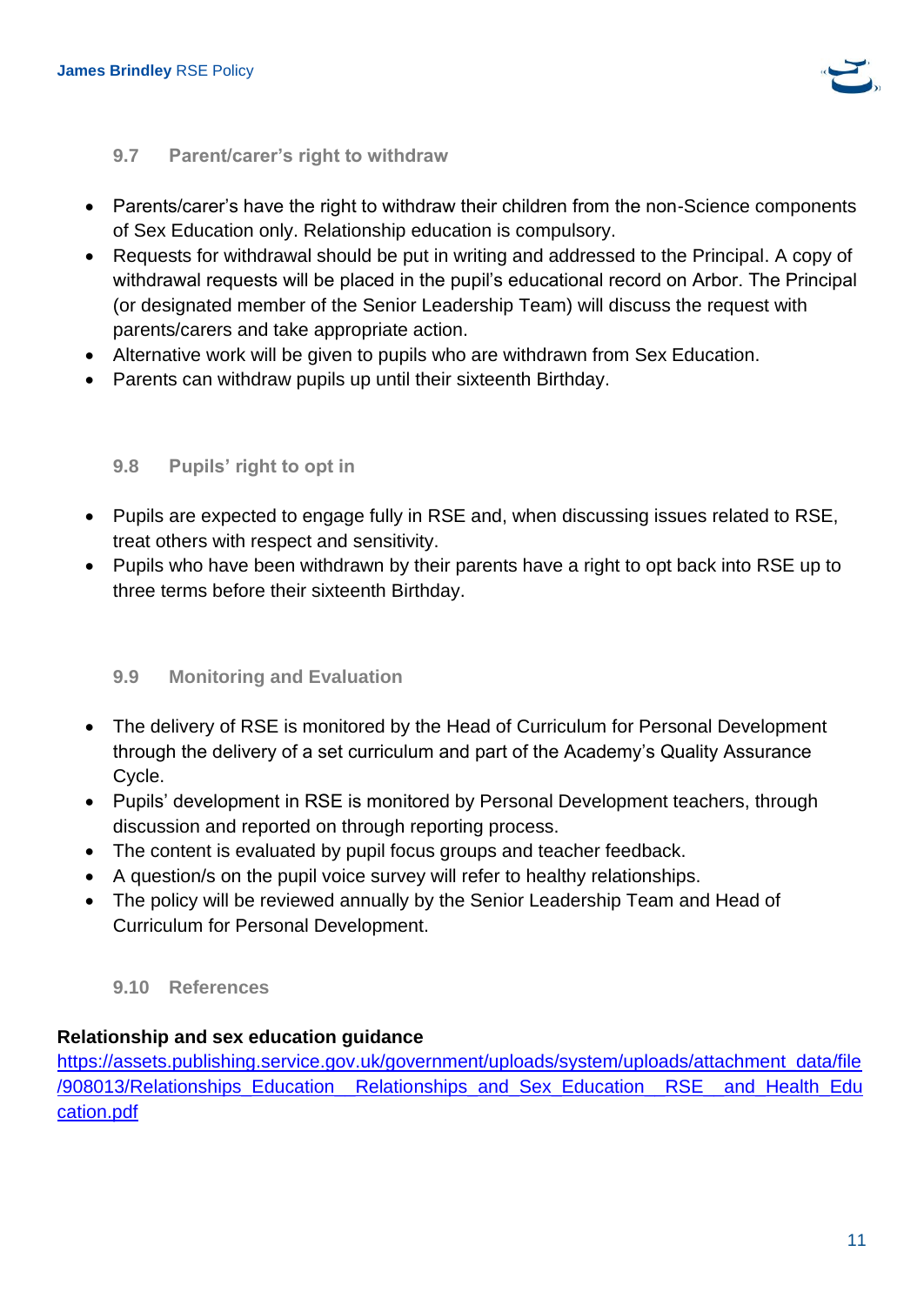

#### **PSHE Association**

<https://www.pshe-association.org.uk/statutory-tools>

### **Brook Charity** – sexual health charity

<https://www.brook.org.uk/>

**ThinkUKnow** – education programme that works to protect children on and offline. <https://www.thinkuknow.co.uk/>

**Stonewall –** LGBTQI+ Charity <https://www.stonewall.org.uk/lgbt-inclusive-education-everything-you-need-know>

#### <span id="page-11-0"></span>**Sex Education Forum**

#### **Pupils Tips for Teaching Relationships and Sex Education**

#### <span id="page-11-1"></span>**Before the lesson (Planning)**

- 1. Some pupils prefer a male teacher some prefer a female teacher. Ask before the lesson and make the changes.
- 2. If possible have more than one member of staff. It makes it less awkward.
- 3. If it's a mixed group maybe combine point 1 and 2 and have a male and female member of staff.

# <span id="page-11-2"></span>**During the lesson**

- 4. Present the information and have a discussion with pupils, maybe in small groups.
- 5. Provide breaks in the lesson because it gets awkward and intense.
- 6. Breaks also provide a chance to use the question box (11).
- 7. Don't stare at pupils when discussing sex or naming private part of the body.
- 8. 'We will laugh, don't tell us off, that's silly, laugh with us; it makes it less awkward.  Don't do the cross angry face at us.  We can't help it!'
- 9. 'Teachers should try not to worry too much or be uptight.'
- 10.This is a challenging topic for pupils to talk to adults about so remember plenty of praise for us staying in lessons.
- 11.Have a question box or anonymous form to make pupil's tricky questions anonymous.

# <span id="page-11-3"></span>**10.0 Policy Review**